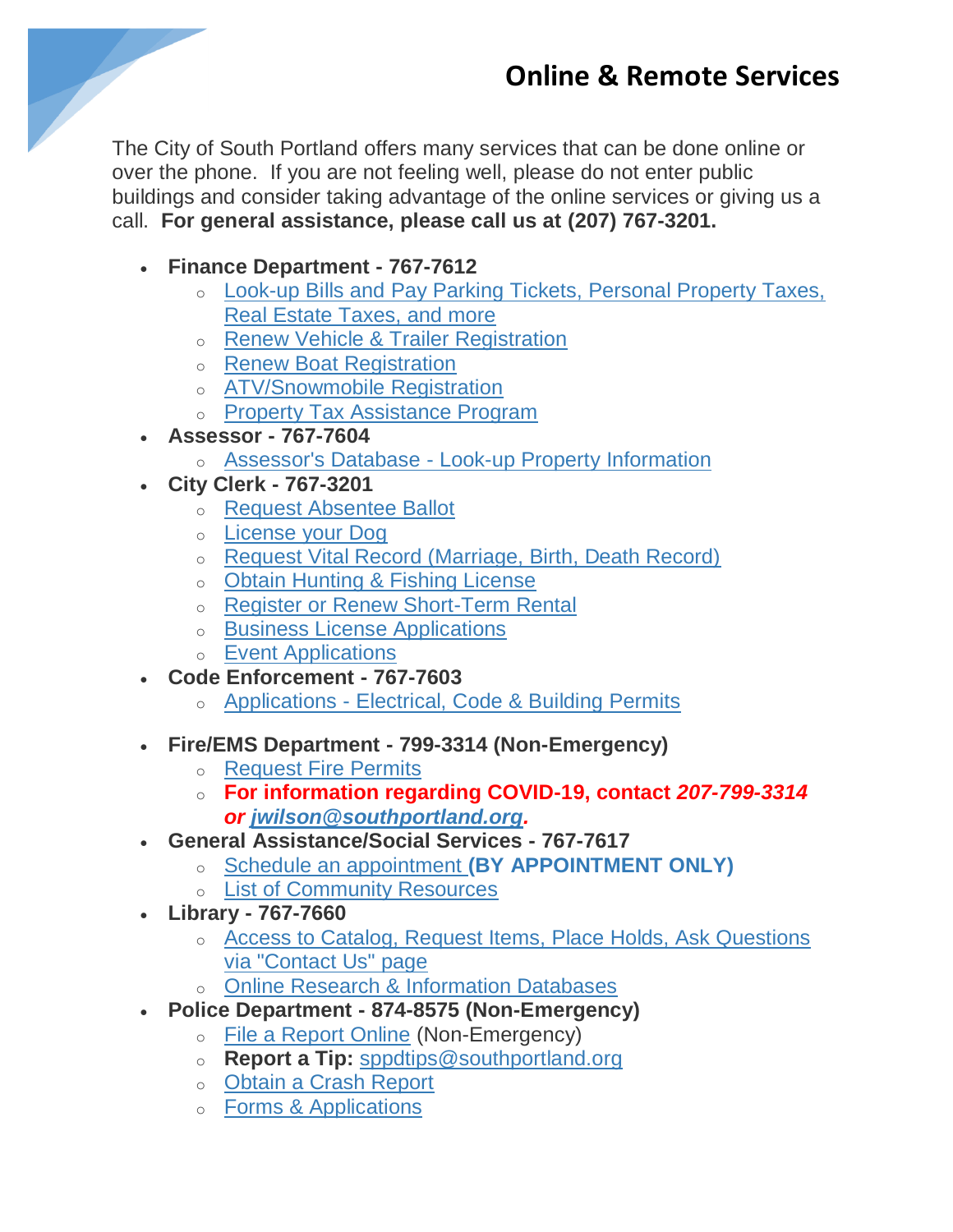## **Online & Remote Services**

- **Public Works - 767-7635**
	- o [Report Trash/Recycling Issue](https://www.southportland.org/departments/public-works/)
	- o [Request Trash/Recycling Bin](https://www.southportland.org/departments/public-works/)
	- o [Report Broken Streetlight](https://www.southportland.org/departments/public-works/)
	- o [Report a Pothole](https://www.southportland.org/departments/public-works/)
	- o [Request a Crosswalk](https://www.southportland.org/departments/public-works/)
	- o [Report issue with Street or Sidewalk](https://www.southportland.org/departments/public-works/)
- **Parks & Recreation - 767-7650**
	- o [Online Recreation Program Registration & Facility Use Requests](https://southportlandme.myrec.com/info/default.aspx)
- **Planning Department - 767-7603**
	- o [Planning Board Agendas & Minutes](https://go.boarddocs.com/me/sport/Board.nsf/Public)
	- o [Planning Board Applications](https://www.southportland.org/our-city/board-and-committees/planning-board/planning-board-applications/)
	- o GIS [Online Interactive Map of the City](https://southportlandme.mapgeo.io/datasets/properties?abuttersDistance=500&latlng=43.626048%2C-70.272376)
- **Water Resource Protection - 767-7675**
	- o [Report a sewer or stormwater issue](https://www.southportland.org/departments/water-resource-protection/contact-us/)

**For more information, please visit us online at [www.southportland.org](http://www.southportland.org/) or call us at (207) 767-3201.**

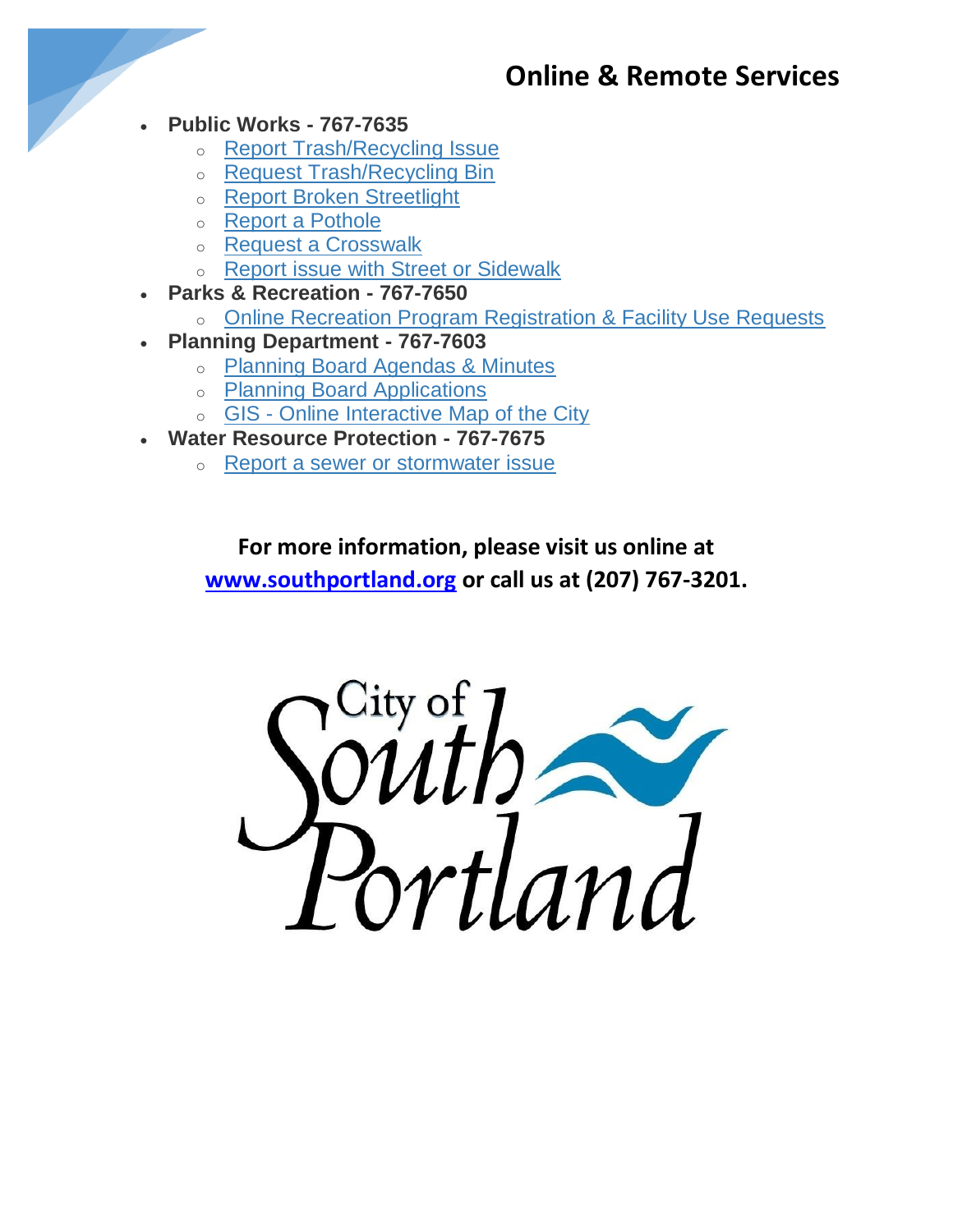# **GENERAL ASSISTANCE PRESCRIPTION COVERAGE INFORMATION**

### **ENGLISH**

#### **For Prescription Coverage through General Assistance during City Hall closing:**

- Scan your prescriptions or take a picture of your prescription with your phone and email to [kbabeu@southportland.org](mailto:kbabeu@southportland.org) and Isiciliano@southportland.org
- Include your phone number so that we can call you. We will notify you when the prescription is ready at Hannaford's Pharmacy Mill Creek.
- Questions: Call 207-767-7617

## **FRENCH**

**Pour la couverture des ordonnances via l'assistance générale lors de la fermeture de l'hôtel de ville:**

• Scannez vos ordonnances ou prenez une photo de votre ordonnance avec votre

téléphone et envoyez un courrier à kbabeu@southportland.org et

[lsiciliano@southportland.org](mailto:lsiciliano@southportland.org)

• Incluez votre numéro de téléphone afin que nous puissions vous appeler . Nous

vous informerons lorsque l'ordonnance sera traitée pour etre recuperee a la

pharmacie de Hannaford Mill Creek.

• Questions: appelez le 207-767-7617